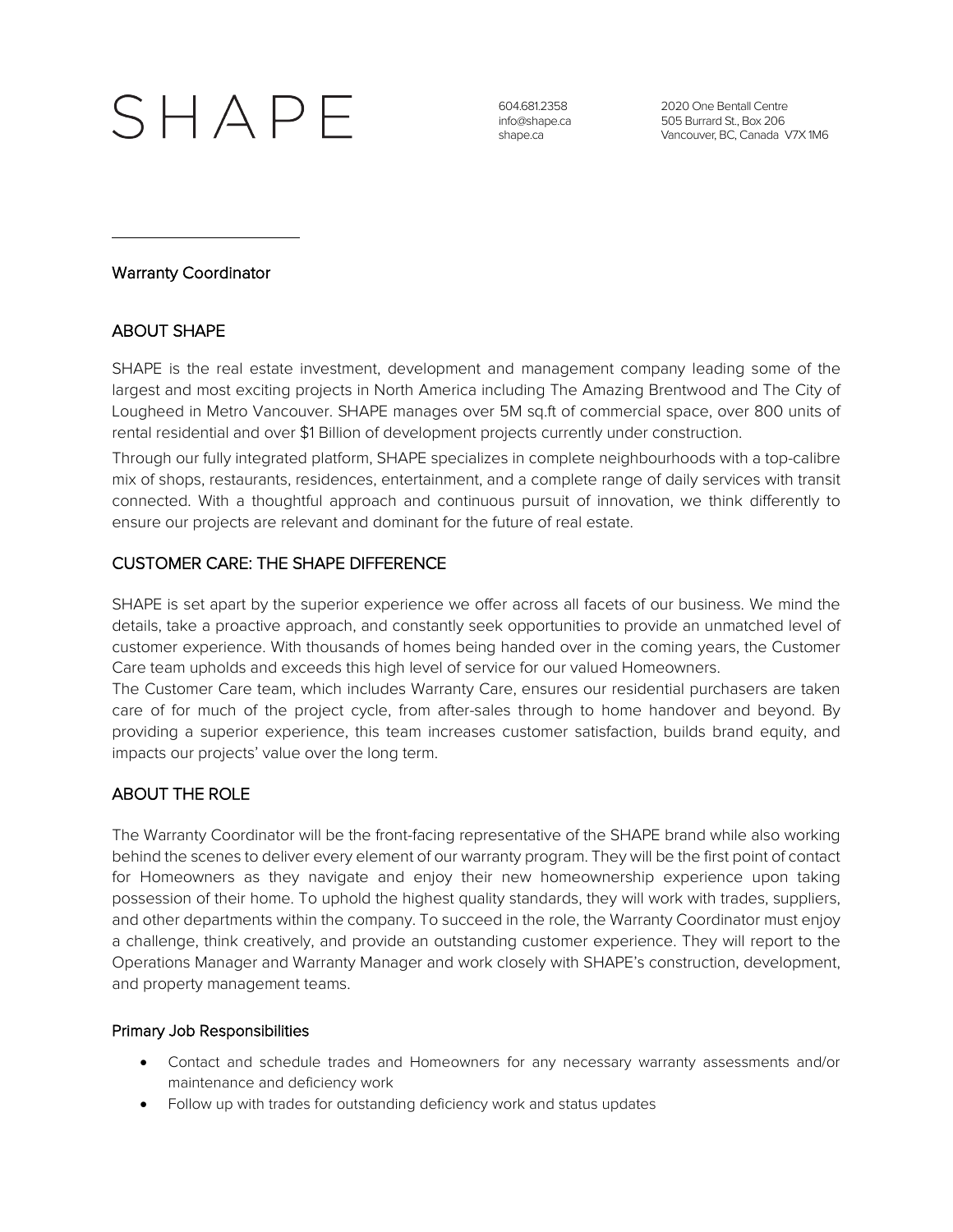- Work with Jr. Coordinator to ensure Homeowner inquiries are received, handled, and resolved completely
- Decipher and assign scopes of work, ensuring tracking reports are updated accordingly
- Work closely with Operations Manager to ensure trade tasks are completed within proposed timelines
- Keep Building Managers and Concierge Teams apprised of scheduled appointments on a weekly basis
- Prepare weekly reports for submitted deficiencies and progress updates
- Attend site walkthroughs and visits with Warranty Manager to gather findings for execution, as needed

## Qualifications

### Required Knowledge, Skills, and Abilities

- General knowledge of the 2-5-10 Warranty and general home care
- General knowledge of residential construction and presale
- A customer service personality with a firm but fair approach
- Self-motivated and a team player, personable and positive outlook with every situation
- Proactive and adaptable with a strong willingness to learn and be challenged
- Outgoing, strong verbal and written communication skills
- Detail-oriented, with strong organizational and critical thinking skills
- Disciplined with time management, capable of working independently under pressure with multiple projects and tasks with simultaneous deadlines
- Ability to deal effectively with confrontational situations and maintain objectivity in public relations
- Experience with administration and coordinating schedules
- Intermediate to advanced computer skills with Microsoft Office, but specifically Microsoft Word and Excel
- Flexibility in availability may be required to work extended hours, weeknights, and/or weekends as necessary

### Required Training and Experience

- 2-5 years' work experience in warranty/customer service, real estate, property management or similar field; residential construction or sales background is preferred
- Relevant education (Certificate/Diploma/Degree) from a recognized institute
- Post-secondary education in a relevant field is an asset

### **Benefits**

- Opportunity to represent some of the most significant real estate projects in Metro Vancouver (The Amazing Brentwood, The City of Lougheed, RC at CF Richmond Centre)
- Continuous growth and opportunity with a significant number of homes coming in the following years (over 18,000 homes currently anticipated)
- Join a best-in class SHAPE team
- Personal and professional development within the company and the industry
- A competitive salary with performance bonuses
- Comprehensive benefits package
- A fun, collaborative, and autonomous work environment